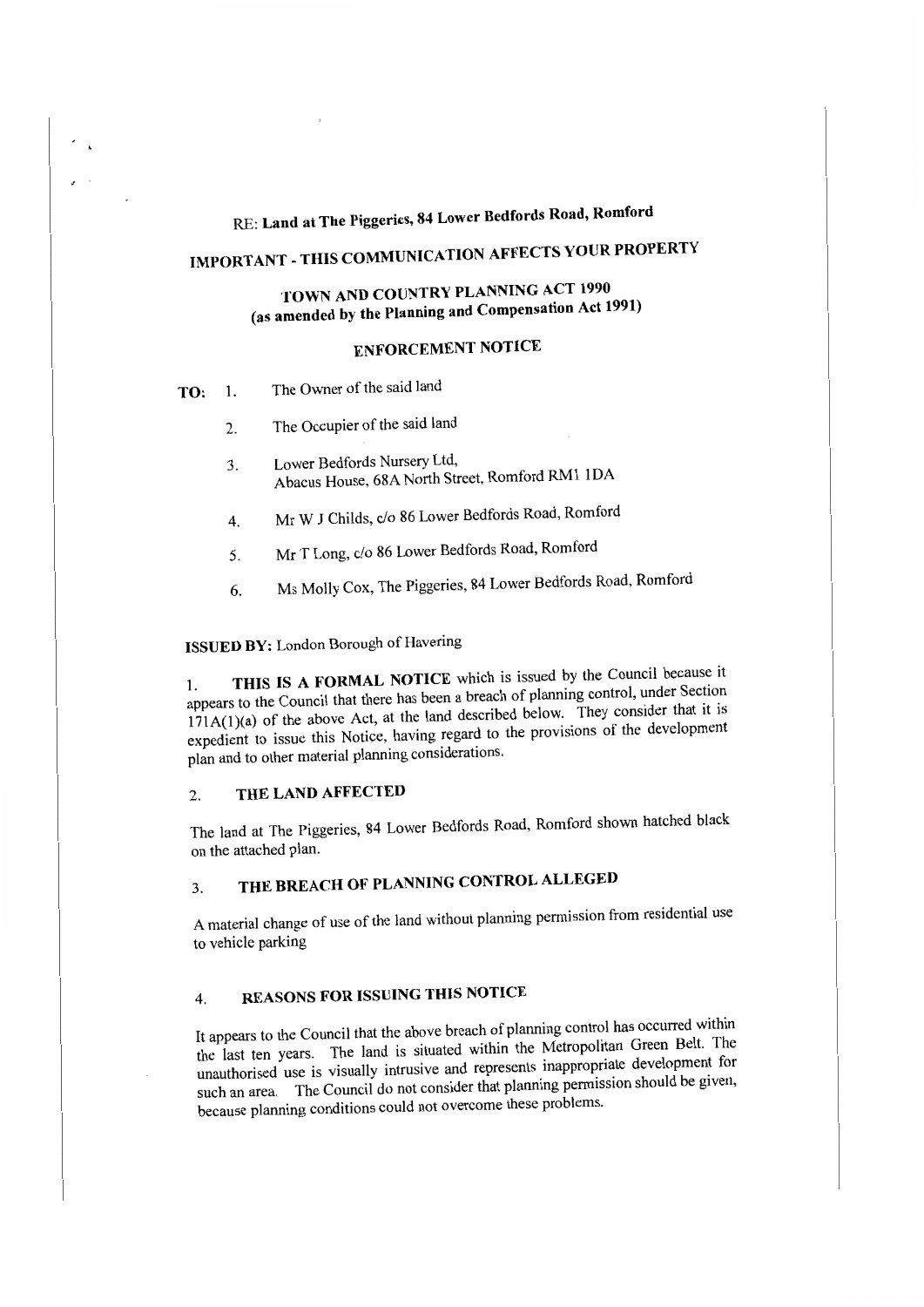In making its decision to issue this Notice the Council considered that the unauthorised use is contrary to the following policies of the Havering Unitary Development Plan : policies GRB2 (Green Belt) and GRB 12 (Expansion of Garden Centres)

#### 5. **WHAT YOU ARE REQUIRED TO DO**

(i) Stop using the land for vehicle parking (other than in connection with the domestic use of The Piggeries)

Time for compliance: 3 months from the effective date of this notice.

(ii) Remove from the land all vehicles, ballast, gravel and other surfacing material, machinery and installations brought onto the land for the purpose of vehicle parking

Time for compliance: 3 months from the effective date of this notice

## 6. **WHEN THIS NOTICE TAKES EFFECT**

This Notice takes effect on  $25^{\circ}$  July 2003, unless an appeal is made against it beforehand

 $\epsilon$ 

Dated:  $10^{th}$  June 2003<br>Signed:  $\int_{\text{two}} \int_{\text{Numberised Offi}}$ Authorised Officer

on behalf of London Borough of Havering Town Hall Main Road Romford RMI 3BD

#### **YOUR RIGHT OF APPEAL**

You can appeal against this Enforcement Notice to the Secretary of State by the 25<sup>th</sup> July 2003. Further details arc given in the attached explanatory note.

### **WHAT HAPPENS IF YOU DO NOT APPEAL**

If you do not appeal against this Enforcement Notice, it will take effect on  $25<sup>th</sup>$  July 2003 and you must then ensure that the required steps for complying with it, for which you may be held responsible, are taken within the period specified in the Notice.

## **FAILURE TO COMPLY WITH AN ENFORCEMENT NOTICE WHICH HAS TAKEN EFFECT CAN RESULT IN PROSECUTION AND/OR REMEDIAL ACTION BY THE COUNCIL.**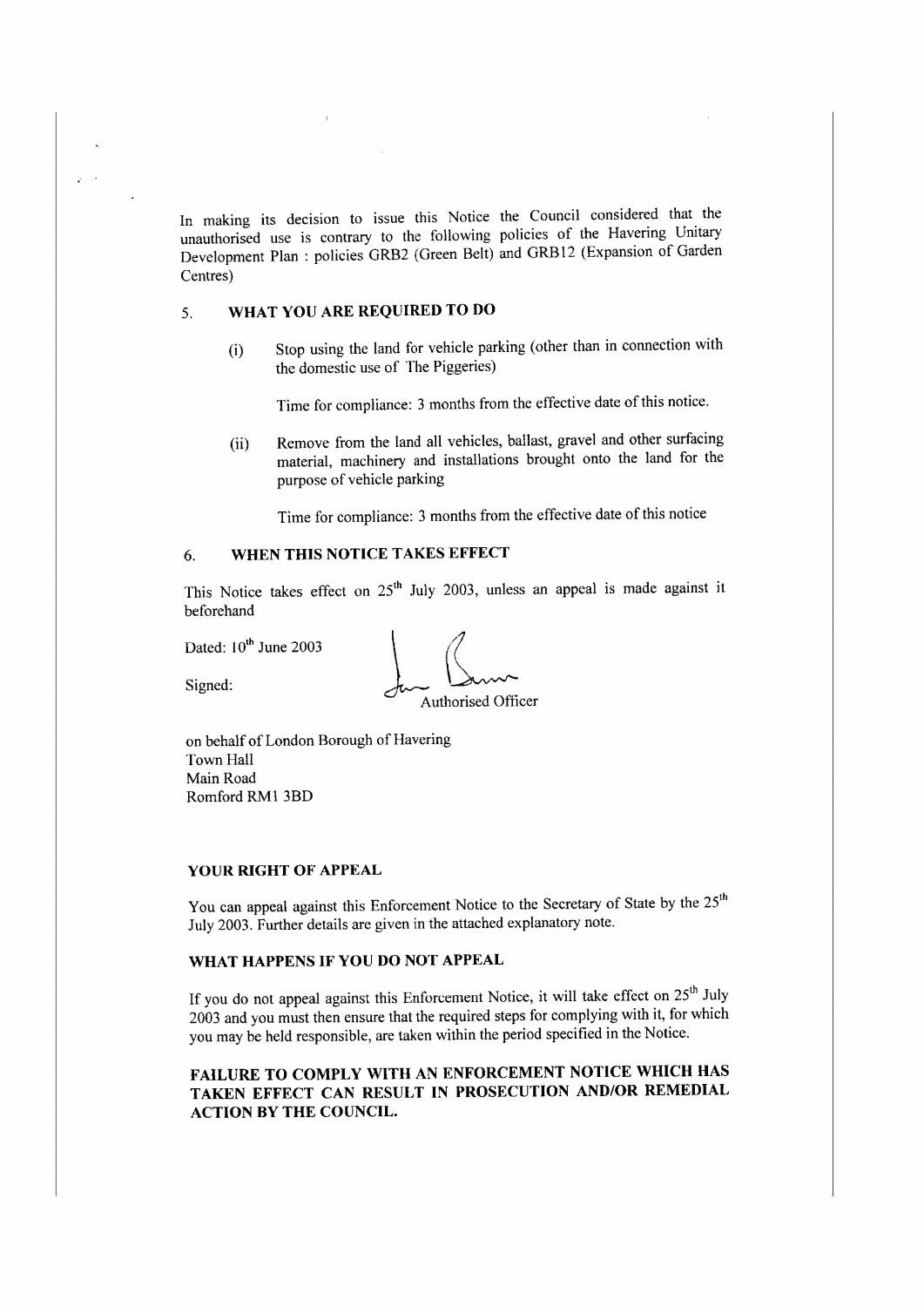